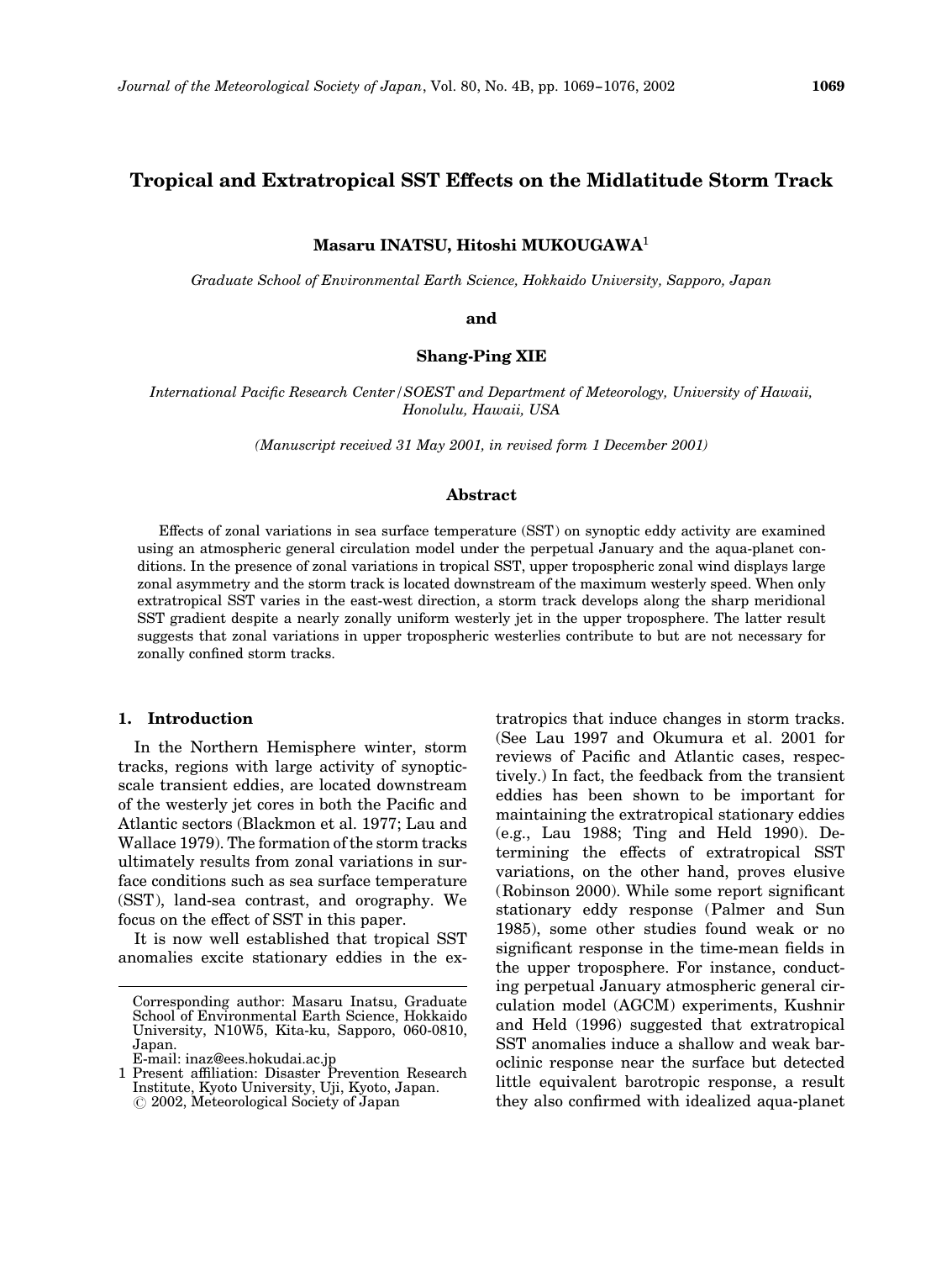experiments. Such apparently mutualcontradictory results may be due to the high sensitivity of stationary eddy response to the mean state that varies seasonally and from one model to another (Peng et al. 1997).

While the effects of extratropical SST on stationary eddies in the upper troposphere are difficult to determine, it is known to weather forecasters that extratropical storms tend to develop along mid-latitude SST fronts like the Kuroshio Extension in the Pacific and the North Atlantic Current in the Atlantic (e.g., Sinclair 1997). There are good physical grounds for this empirical observation. Many theoretical studies have suggested that baroclinicity defined as

$$
\sigma_{\rm BC} = 0.31 f \left| \frac{\partial \boldsymbol{u}}{\partial z} \right| / \mathcal{N}, \tag{1}
$$

is a quantity closely related to the development of synoptic eddies (Lindzen and Farrell, 1980). Here  $f = f(\phi)$  is the Coriolis parameter,  $\mathcal{N} = \mathcal{N}(z)$  is buoyancy frequency, and  $\left|\frac{\partial \boldsymbol{u}}{\partial z}\right|$  $\overline{\hspace{2mm}}$  $\begin{array}{c} \text{c.}, \ \text{i.s} \end{array}$ vertical wind shear. Observed high values of 780 hPa baroclinicity east of Asia and North America (Hoskins and Valdes 1990) are due to a number of factors: land-sea contrast, upper level westerly jet maximum, and local SST. It appears, if not impossible, to isolate each of these causes in observations and in simulation under realistic settings.

This note describes and contrasts the preliminary results from two idealized AGCM that are designed to isolate the tropical and extratropical SST effects on the storm track, respectively. The main result is that despite the virtual absence of upper-level stationary eddies, a well-defined storm track develops along a mid-latitude SST front in support of empirical observations cited above. The next section describes the model and experimental settings. Section 3 presents the stationary and transient eddy response to zonal variations in SST. Section 4 is a summary.

#### 2. Models and experiments

We use an AGCM developed at the University of Tokyo Center for Climate System Research (CCSR) and National Institute for Environmental Studies (NIES), which is the community model for Japanese universities.

The model is based upon the primitive equations on the sphere and includes parameterization of physical processes such as radiation, cumulus convection, large-scale cloud condensation, turbulent mixing, gravity wave drags, surface flux, and ground hydrology. This model simulates the atmospheric circulation rather realistically under observed boundary conditions (Shen et al. 1998; Numaguti 1999) and has been coupled with ocean models to study the climate and its variability (Watanabe et al. 1999; Xie and Saito 2001). Here we use a version that is triangle-truncated at the zonal wavenumber 42 (T42) and has 20 sigma levels (L20) in the vertical. The same set of experiments were performed at the T21 L20 resolution, yielding qualitatively similar results.

In this study, the model surface is all covered by water and SST is prescribed. The model is run under the perpetual January conditions. We analyze twice-daily data sets for 1500 days after a one-year spin-up period. All the boundary conditions except for SST distribution are zonally uniform. Two experiments are performed. In one of them, SST is given as

$$
T_*(\lambda, \phi) = T_0 + T_2 \sin^2(\phi - \phi_0)
$$
  
+  $\frac{\alpha}{2} \sin \lambda \exp\left(-\frac{\phi^2}{200}\right)$ , (2)

where  $T_0 = 301.15 \text{ K}$ ,  $T_2 = -32.0 \text{ K}$ ,  $\phi_0 = 8^\circ \text{S}$ , and  $\alpha = 5$  K. Here the longitude  $\lambda$  and the latitude  $\phi$  are measured in degrees (Fig. 1a). In this T-run, a warm (cold) water pool is centered on  $90^{\circ}E (90^{\circ}W)$  in the tropics while SST is zonally uniform in the extratropics. In the other experiment, we focus instead on extratropical SST effect (E-run hereafter) by prescribing a SST distribution

$$
T_{*}(\lambda, \phi) = T_0 + T_2 \sin^2(\phi - \phi_0) + \frac{\beta}{2} \sin \lambda
$$

$$
\times \left[ \exp\left\{ -\frac{(\phi - \phi_1)^2}{200} \right\} - \exp\left\{ -\frac{(\phi - \phi_2)^2}{200} \right\} \right],
$$
(3)

where  $\phi_1 = 30$ °N,  $\phi_2 = 50$ °N, and  $\beta = 5$  K (Fig. 1b). In this E-run, the meridional SST gradient displays a wavenumber-one zonal variation in the extratropics, reaching a maximum at  $90^{\circ}E$  $(90^{\circ} W)$ .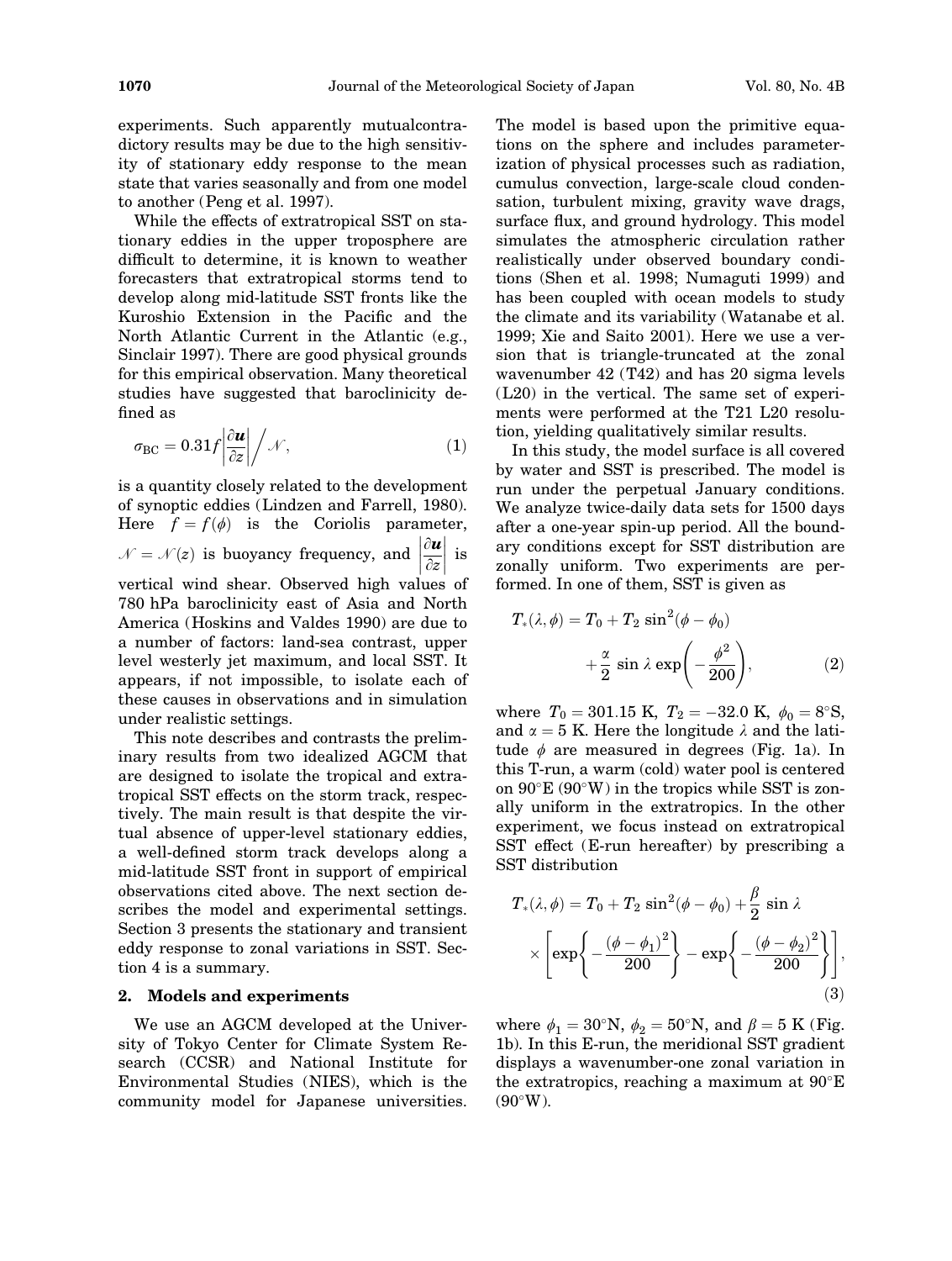

Fig. 1. SST (contours) and its deviation from the zonal mean (shading) for the T-run (a) and the E-run (b). Contour intervals are 2.5 K, with light (heavy) shading  $> 1$  ( $<-1$ ) K. The outer edge of the map is on the equator, and the short dashed circles are along  $30^{\circ}$ N and  $60^{\circ}$ N.

#### 3. Results

Figures 2a and 2b display zonal wind speed (contours) and stationary waves (shade) at 250 hPa. Tropical SST variations excite large stationary waves in the T-run, resulting in substantial zonal variations in zonal wind in the extratropics. Maximum (minimum) westerly speed is found around  $90^{\circ}E(90^{\circ}W)$  in the midlatitudes, sandwiched between subtropical anticyclone (cyclone) and subarctic cyclone (anticyclone) (Inatsu et al. 2002). The subtropical (subarctic) stationary eddies are baroclinic (barotropic) in the vertical (Inatsu et al. 2000). In the E-run, by contrast, stationary eddies are very weak in response to extratropical SST variations. As a result, upper tropospheric zonal wind is nearly zonally uniform. This is consistent with Inatsu et al. (2000) who, using the same AGCM, find that extratropical land-sea contrast in the zonal direction is much less effective in forcing zonal variations in the upper tropospheric westerly jet.

Figures 2c and 2d show three measures of the storm track: root-mean-square variances of 2.5–6 days band-pass filtered geopotential height (hereafter RMSZ; solid contours) at 250 hPa, precipitation (dashed), and northward heat flux (shade) at 700 hPa by transient fluctuations of period < 10 days (Blackmon 1976). In both the T and E runs, synoptic eddy activity reaches its meridional maximum along the  $40^{\circ}$ N circle and displays significant zonal variations. In the zonal direction, the upper-level storm track  $(RMSZ > 60 \text{ m})$  is roughly colocated with but slightly shifted downstream of the maxima of northward heat flux and precipitation. This downstream shift is particularly pronounced in the T-run. In the T-run, RMSZ exceeds 60 m over one-third of the  $40^{\circ}$ N latitude circle from  $150^{\circ}$ E to  $60^{\circ}$ W. The zonal contrast in its precipitation is also weaker than in the E-run. These results suggest a scenario that tropical SST forcing forms the zonally confined storm track via exciting stationary eddies and modulating the subtropical westerly jet.

In the E-run with zonal SST variations in the extratropics but not in the tropics, RMSZ displays strong zonal variations with a clear peak around  $140^{\circ}$ E. The overall level of storm activity in the E-run is lightly higher than in the Trun, with the  $RMSZ = 60$  m contour covering a larger zonal extent between  $30^{\circ}$ E to  $150^{\circ}$ W,  $30^{\circ}$ more than in the T-run. Heat flux and precipitation both have well-defined maxima around  $90^{\circ}$ E in the E-run, coinciding with the maximum meridional gradient of prescribed SST. These results from the E-run demonstrate that the zonal SST variations in the extratropics are very effective in forcing a localized storm track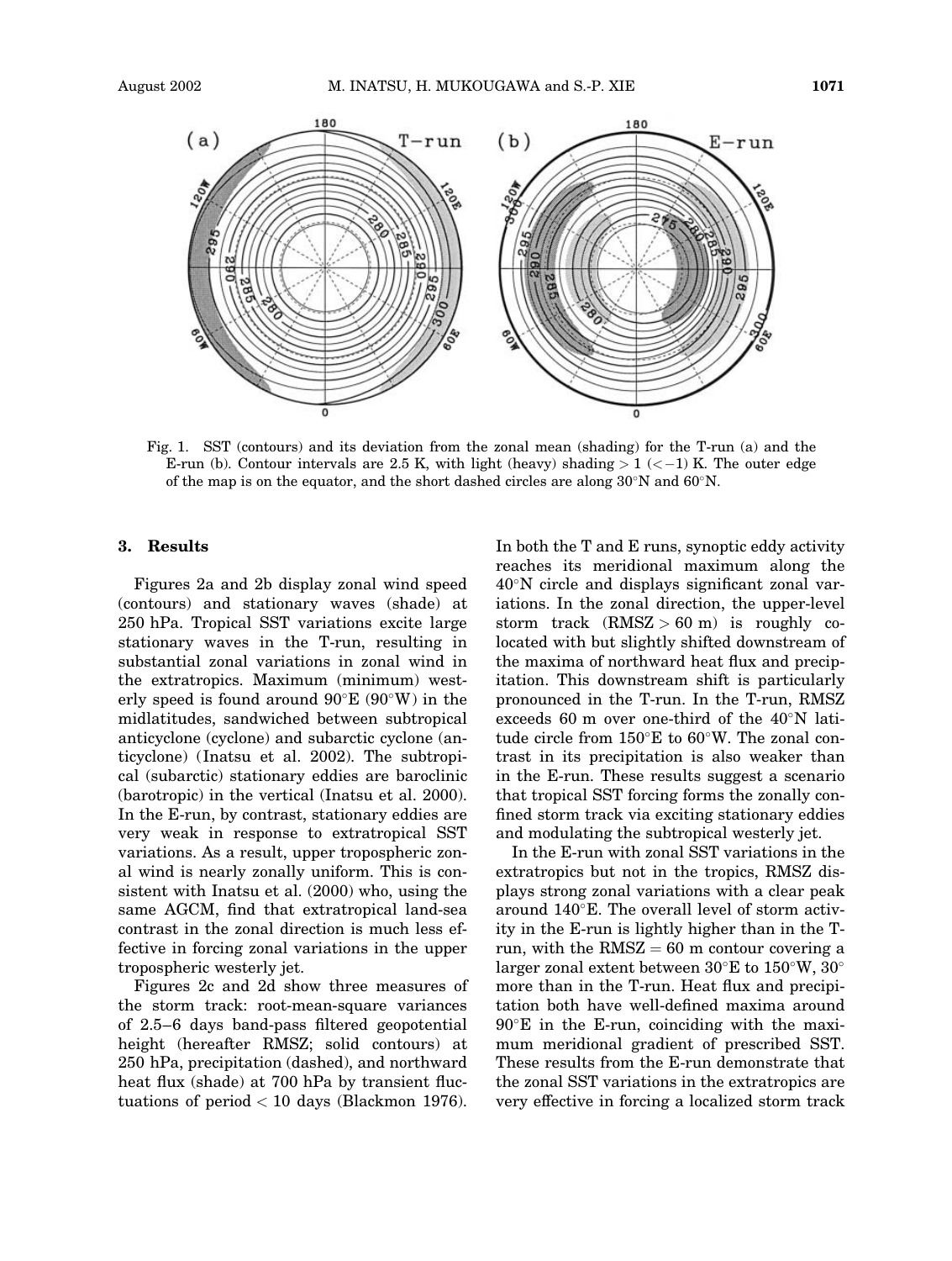

Fig. 2. Time-mean zonal wind speed (contours) and geopotential height deviation from the zonal mean (shading) on the 250 hPa surface for the T-run (a) and the E-run (b). Contour intervals are 10 m s<sup>-1</sup> with light (heavy) shading  $> 60$  ( $<-60$ ) m. 250 hPa root-mean-square band-pass filtered geopotential height (solid contours at intervals of 5 m), 700 hPa synoptic eddy heat flux (shade  $> 10$  K m s<sup>-1</sup>), and the 120 W m<sup>-2</sup> precipitation contour in heavy dotted line for the T-run (c) and the E-run (d).

in the upper troposphere without much help of stationary eddies.

In order to further examine the relationship between storm tracks and time-mean fields, we show the vertical structure of storm activity, northward heat flux and vertical shear of zonal wind as a function of longitude and pressure in Fig. 3. In the T-run, the mean vertical wind shear shows largest zonal asymmetry in the upper troposphere, peaking at  $90^{\circ}$ E. In the lower troposphere, significant zonal variations in the vertical shear remain presumably due to the surface drag acting upon barotropic westerly wind, reaching a maximum at  $150^{\circ}$ E that roughly coincides with the maximum northward heat transport. This indicates that the enhanced baroclinicity in the near-surface layer is responsible for the in-situ growth and downstream development of transient eddies. The maximum in storm activity in the upper tro-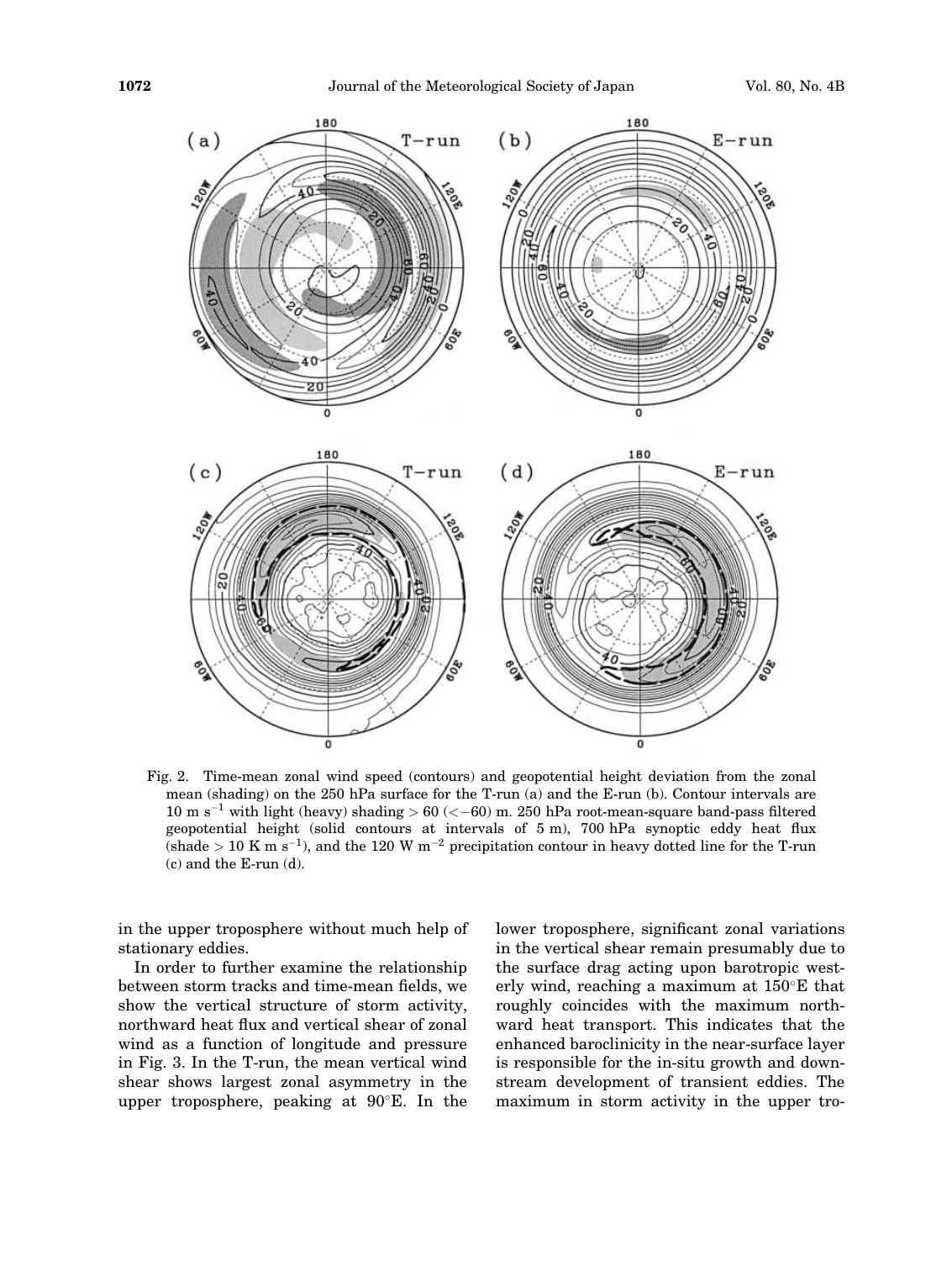

Fig. 3. Zonal cross-sections averaged between  $30^{\circ}$ N and  $48^{\circ}$ N for the T-run (left panels) and the E-run (right). (a and b): Root-mean-square band-pass filtered geopotential height (contours at intervals 5 m). Synoptic eddy heat flux is shaded in the regions  $> 8$  K m s<sup>-1</sup> and contoured at 10  $(12)$  K m s<sup>-1</sup> with thin (thick) white line. The vertical derivative of zonal wind speed (in day<sup>-1</sup>) as a function of longitude and pressure (c and d) and at 900 hPa (e and f). Contour intervals are 50 day<sup>-1</sup>, with light (heavy) shade > 300  $(<$ 0) day<sup>-1</sup>.

posphere is slightly shifted east of that in the lower levels, which indicates the upward and downstream propagation of baroclinic disturbances excited near the surface.

The vertical shear near the surface in the Erun is simply the thermal wind balancing the enhanced SST gradient at  $90^{\circ}$ E. This maximum wind shear leads to a large growth of baroclinic transient eddies as indicated by the maximum heat transport. The maximum storm activity in the lower troposphere is almost coincident with this strong SST gradient zone while it is shifted slightly downstream in the upper levels.

Under the aqua-planet conditions, the static stability of the lower atmosphere does not vary much in the zonal direction and baroclinicity is hence mostly a function of vertical shear. Figure 4 shows the baroclinicity at 900 hPa, which in both the T and E runs, is nearly co-located with precipitation and eddy heat flux but is shifted upstream of maximum storm activity in the upper troposphere. In both the runs, lowlevel baroclinicity is a very good indicator of the growth of baroclinic eddies, their subsequent downstream development and the formation of storm tracks. These results support the linear model study of Hoskins and Valdes (1990). Our AGCM experiments demonstrate that variations in low-level baroclinicity can be caused by the teleconnection from the tropics or alternatively by changes in local SST gradient.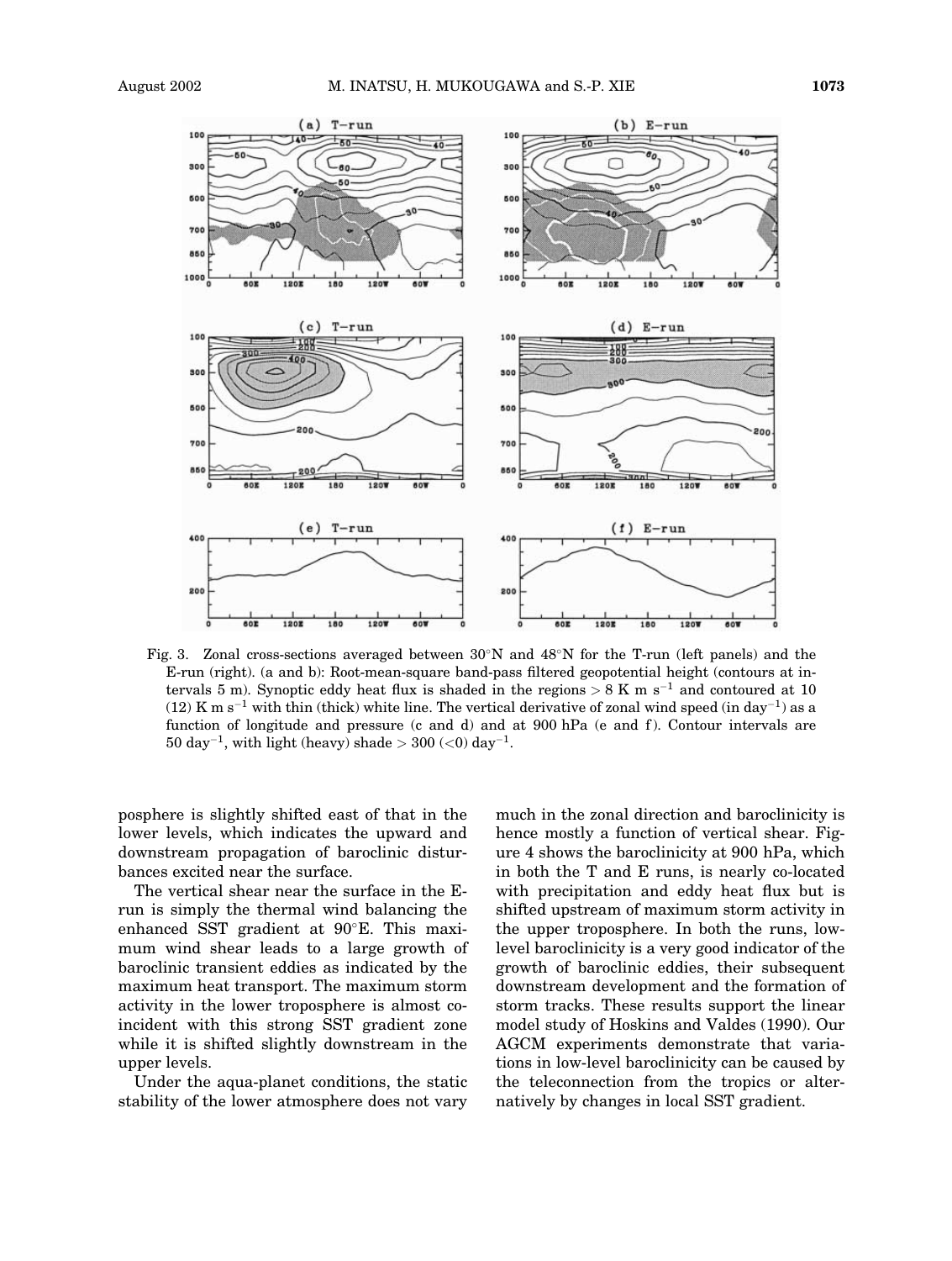

Fig. 4. Baroclinicity at 900 hPa for the T-run (a) and the E-run (b). Contour intervals are 0.15 day<sup>-1</sup>, with light (heavy) shade > 0.9 (1.2) day<sup>-1</sup>.

## 4. Concluding remarks

We have carried out two idealized aquaplanet experiments to investigate the effect of SST on mid-latitude storm tracks. Tropical SST forcing generates large extratropical stationary eddies that modulate the storm track distribution. A zonal enhancement of extratropical SST gradient generates little stationary eddies but leads to large zonal variations in the storm track. In both cases, vertical wind shear or baroclinicity near the sea surface is found to be closely related to the growth of baroclinic disturbances and the development of upper-level storm tracks. The zonal variations in low-level vertical wind shear can be forced both remotely by tropical SST and locally by extratropical SST. The stationary eddy response in the upper troposphere to extratropical SST anomalies is small in our model. Given the strong disagreement among AGCMs on whether and how stationary eddies respond to extratropical SST variations (Robinson 2000), the high sensitivity of storm tracks we demonstrate here has important implications for coupled oceanatmosphere modeling.

In the real atmosphere, both tropical and extratropical SST variations contribute cooperatively to the formation of storm tracks. In the North Pacific, for instance, the warm water pool in the equatorial Indo-western Pacific is responsible for a strong westerly jet core over Japan (Inatsu et al. 2000) and along the Kuroshio-Oyashio Extension where strong meridional SST gradient is observed. Both the westerly speed maximum in the upper troposphere and the local SST front are favorable for the downstream development of transient eddies as demonstrated in this study.

Here we have interpreted our results in terms of zonal variations in the growth of baroclinic disturbances, but changes in the dissipation rate of synoptic eddies can also lead to zonal variations in storm tracks. One of the promising candidates for dissipation mechanism is ageostrophic energy transfer in the meridional direction. Synoptic eddies tend to be strained in the terminus of storm tracks (e.g., Shutts 1983), where poleward and equatorward ageostrophic eddy energy transfer may take place. Another candidate is barotropic energy conversion from eddies to the time-mean flow in the diffluent and confluent environment (Whitaker and Dole 1995). In the T-run, the enhanced westerly jet area from  $0^{\circ}$  to  $90^{\circ}E$ , which may lead to strong horizontal deformation, corresponds to small eddy heat flux and precipitation. Thus, the assumption that the dissipation rate is zonally uniform may break down in the T-run where the westerly wind displays robust zonal variations and the associated large deformation field may cause baro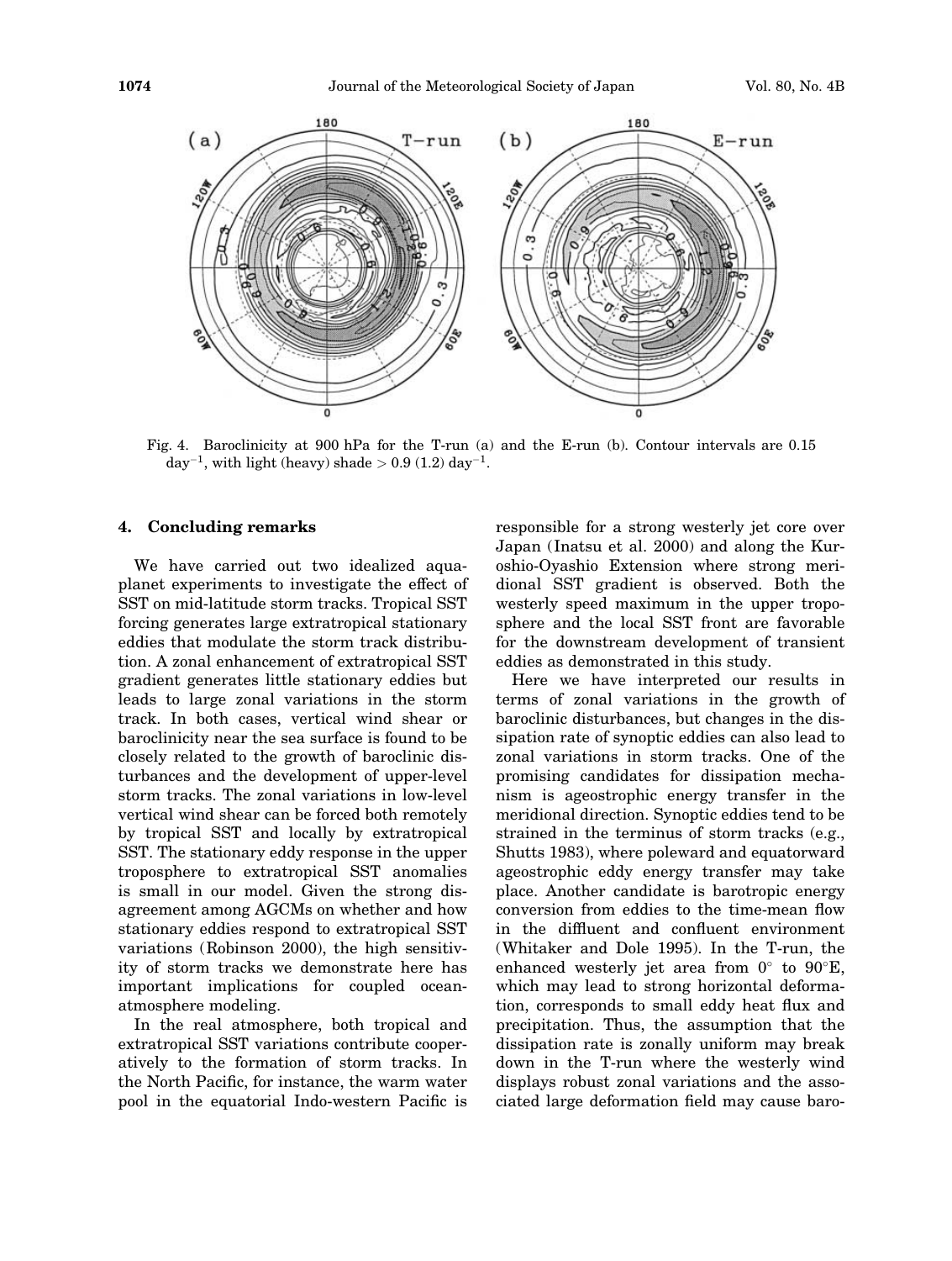tropic decay. Further investigation into the mechanisms for zonally confined storm tracks is beyond the scope of this short note and is a subject of our ongoing research.

#### Acknowledgements

This paper is dedicated to Atushi Numaguti, who spearheaded the development of the CCSR/ NIES AGCM and then generously made it available to the larger community. Like so many other users of this AGCM, we are deeply indebted to him. We thank M. Kimoto for the permission to use CCSR/NIES AGCM version 5.4, I. Hirota and M. Nonaka for helpful comments, and two anonymous reviewers for comments that led to improved presentation. This study was supported by Japan Society of Promoting Sciences, Grants-in-Aid for Scientific Research (C) (2) 12640417 and Scientific Research on Priority Areas (B) (2) 11219203 from the Ministry of Education, Culture, Sports, Science and Technology of Japan, Center for Climate System Research of University of Tokyo, Frontier Research System for Global Change and US National Science Foundation under grant ATM-0104468. The manuscript was completed during a visit by the lead author to IPRC. The IPRC contribution No. 143 and SOEST contribution No. 5915. The figures were produced with the GFD-DENNOU Library.

#### References

- Blackmon, M.L., 1976: A climatological spectral study of the 500 mb geopotential height of the Northern Hemisphere. J. Atmos. Sci., 33, 1607–1623.
	- -, J.M. Wallace, N.-C. Lau, and S.L. Mullen, 1977: An observational study of the Northern Hemisphere wintertime circulation. J. Atmos. Sci., 34, 1040–1053.
- Hoskins, B.J. and P.J. Valdes, 1990: On the existence of storm-tracks. J. Atmos. Sci., 47, 1854–1864.
- Inatsu, M., H. Mukougawa, and S.-P. Xie, 2000: Formation of subtropical westerly jet core in an idealized AGCM. Geophys. Res. Lett., 12, 529– 532.
- -, and --- , 2002: Stationary eddy response to surface boundary forcing: Idealized GCM experiments. J. Atmos. Sci., 59, 1898– 1915.
- Kushnir, Y. and I.M. Held, 1996: On the equilibrium response to North Atlantic SST anomalies. J. Climate, 9, 1208–1220.
- Lau, N.-C., 1988: Variability of the observed midlatitude storm tracks in relation to lowfrequency changes in the circulation pattern. J. Atmos. Sci., 45, 2718–2743.
- ———, 1997: Interactions between global SST anomalies and the midlatitude atmospheric circulation. Bull. Amer. Meteor. Soc., 78, 21– 33.
- , and J.M. Wallace, 1979: On the distribution of horizontal transport by transient eddies in the Northren Hemisphere wintertime circulation. J. Atmos. Sci., 36, 1844-1861.
- Lindzen, R.S. and B. Farrell, 1980: A simple approximate result for the maximum growth rate of baroclinic instabilities. J. Atmos. Sci., 37, 1648–1654.
- Numaguti, A., 1999: Origin and recycling process of precipitating water over the Eurasian continent: Experiment using an atmospheric general circulation model. J. Geophys. Res., 104, 1957–1972.
- Okumura, Y., S.-P. Xie, A. Numaguti, and Y. Tanimoto, 2001: Tropical Atlantic air-sea interaction and its influence on the NAO. Geophys. Res. Lett., 28, 1507–1510.
- Palmer, T.N. and Z. Sun, 1985: A modelling and observational study of the relationship between sea surface temperature in the northwest Atlantic and atmospheric general circulation. Quart. J. Roy. Meteor. Soc., 111, 947–975.
- Peng, S., W.A. Robinson, and M.P. Hoerling, 1997: The modeled atmospheric response to midlatitude SST anomalies and its dependence on background circulation states. J. Climate, 10, 971–987.
- Robinson, W.A., 2000: Review of WETS—The workshop on extratropical SST anomalies. Bull. Amer. Meteor. Soc., 81, 567–577.
- Shen, X., M. Kimoto, and A. Sumi, 1998: Landsurface processes associated with interannual variability of broad-scale Asian monsoon simulated by the CCSR/NIES AGCM. J. Meteor. Soc. Japan, 76, 217–236.
- Shutts, G.J., 1983: The propagation of eddies in diffluent jetstreams: eddy vorticity forcing of "blocking" flow fields. Quart. J. Roy. Meteor. Soc., 109, 737–761.
- Sinclair, M.R., 1997: Objective identification of cyclones and their circulation intensify and climatology. Wea. Forecasting, 12, 595–612.
- Ting, M.-F. and I.M. Held, 1990: The stationary wave response to a tropical SST anomaly in an idealized GCM. J. Atmos. Sci., 47, 2546–2566.
- Watanabe, M., M. Kimoto, T. Nitta, and M. Kachi, 1999: A comparison of decadal climate oscillation in the North Atlantic detected in observed